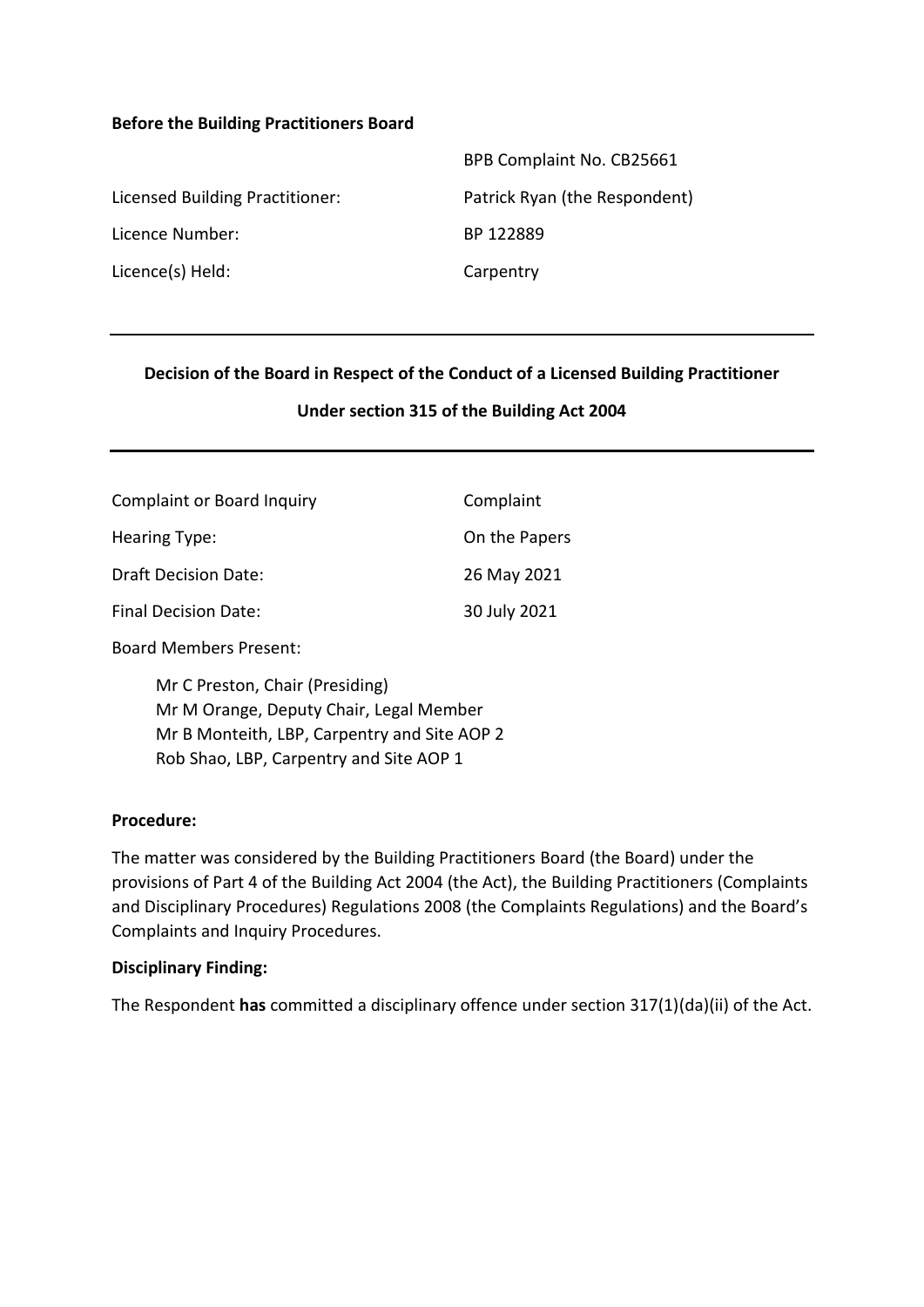# **Contents**

# <span id="page-1-0"></span>**Summary of the Board's Final Decision**

[1] The Respondent failed to provide a record of work on completion of restricted building work. He is fined \$1,000 and ordered to pay costs of \$500.

# <span id="page-1-1"></span>**The Charges**

- [2] On 26 May 2021, the Board received a Registrar's Report in respect of a complaint about the conduct of the Respondent.
- [3] Under regulation 10 of the Complaints Regulations the Board must, on receipt of the Registrar's Report, decide whether to proceed no further with the complaint because regulation 9 of the Complaints Regulations applies.
- [4] Having received the report, the Board decided that regulation 9 did not apply. Under regulation 10 the Board is required to hold a hearing.
- [5] The Board's jurisdiction is that of an inquiry. Complaints are not prosecuted before the Board. Rather, it is for the Board to carry out any further investigation that it considers is necessary prior to it making a decision. In this respect, the Act provides that the Board may regulate its own procedures<sup>1</sup>. It has what is described as a

**.** 

<sup>1</sup> Clause 27 of Schedule 3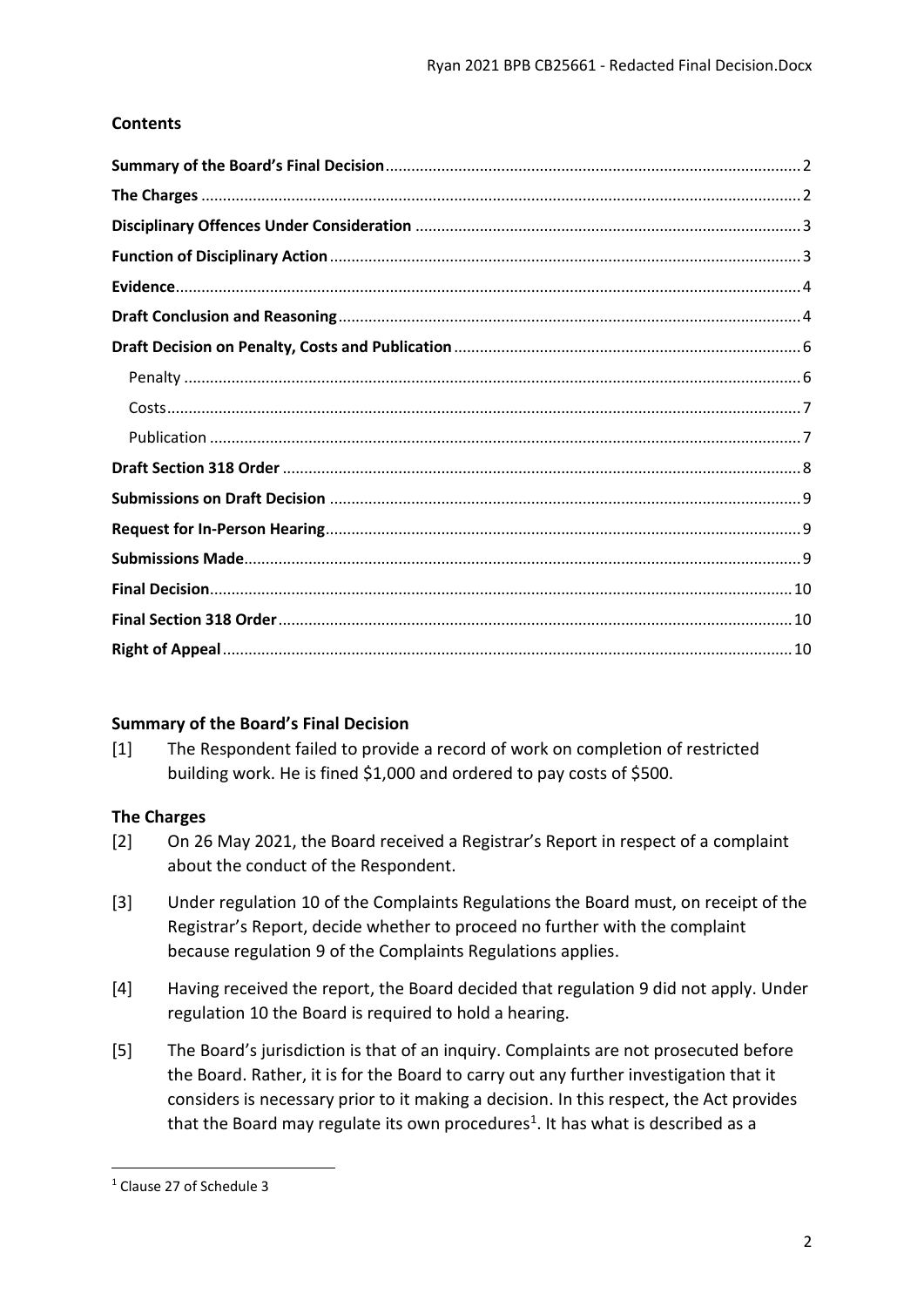summary jurisdiction in that the Board has a degree of flexibility in how it deals with matters; it retains an inherent jurisdiction beyond that set out in the enabling legislation<sup>2</sup>. As such, it may depart from its normal procedures if it considers doing so would achieve the purposes of the Act, and it is not contrary to the interests of natural justice to do so.

- [6] In this instance, the Board has decided that a formal hearing is not necessary. The Board considers that there is sufficient evidence before it to allow it to make a decision on the papers.
- [7] The Board does, however, note that there may be further evidence in the possession of persons involved in the matter or that the Board may not have interpreted the evidence correctly. To that end, this decision is a draft Board decision. The Respondent will be provided with an opportunity to comment on the Board's draft findings and to present further evidence prior to the Board making a final decision. If the Board directs or the Respondent requests an in-person hearing, then one will be scheduled.

## <span id="page-2-0"></span>**Disciplinary Offences Under Consideration**

[8] On the basis of the Registrar's Report, the Respondent's conduct that the Board resolved to investigate was that the Respondent had failed, without good reason, in respect of a building consent that relates to restricted building work that he or she is to carry out (other than as an owner-builder) or supervise, or has carried out (other than as an owner-builder) or supervised, (as the case may be), to provide the persons specified in section 88(2) with a record of work, on completion of the restricted building work, in accordance with section 88(1) (s 317(1)(da)(ii) of the Act)

### <span id="page-2-1"></span>**Function of Disciplinary Action**

- [9] The common understanding of the purpose of professional discipline is to uphold the integrity of the profession. The focus is not punishment, but the protection of the public, the maintenance of public confidence and the enforcement of high standards of propriety and professional conduct. Those purposes were recently reiterated by the Supreme Court of the United Kingdom in *R v Institute of Chartered Accountants*  in England and Wales<sup>3</sup> and in New Zealand in Dentice v Valuers Registration Board<sup>4</sup>.
- [10] Disciplinary action under the Act is not designed to redress issues or disputes between a complainant and a respondent. In *McLanahan and Tan v The New Zealand Registered Architects Board, <sup>5</sup>* Collins J. noted that:
	- *"… the disciplinary process does not exist to appease those who are dissatisfied … . The disciplinary process … exists to ensure professional standards are*

**.** 

<sup>2</sup> *Castles v Standards Committee No.* [2013] NZHC 2289, *Orlov v National Standards Committee 1* [2013] NZHC 1955

<sup>&</sup>lt;sup>3</sup> R v Institute of Chartered Accountants in England and Wales [2011] UKSC 1, 19 January 2011.

<sup>4</sup> [1992] 1 NZLR 720 at p 724

<sup>5</sup> [2016] HZHC 2276 at para 164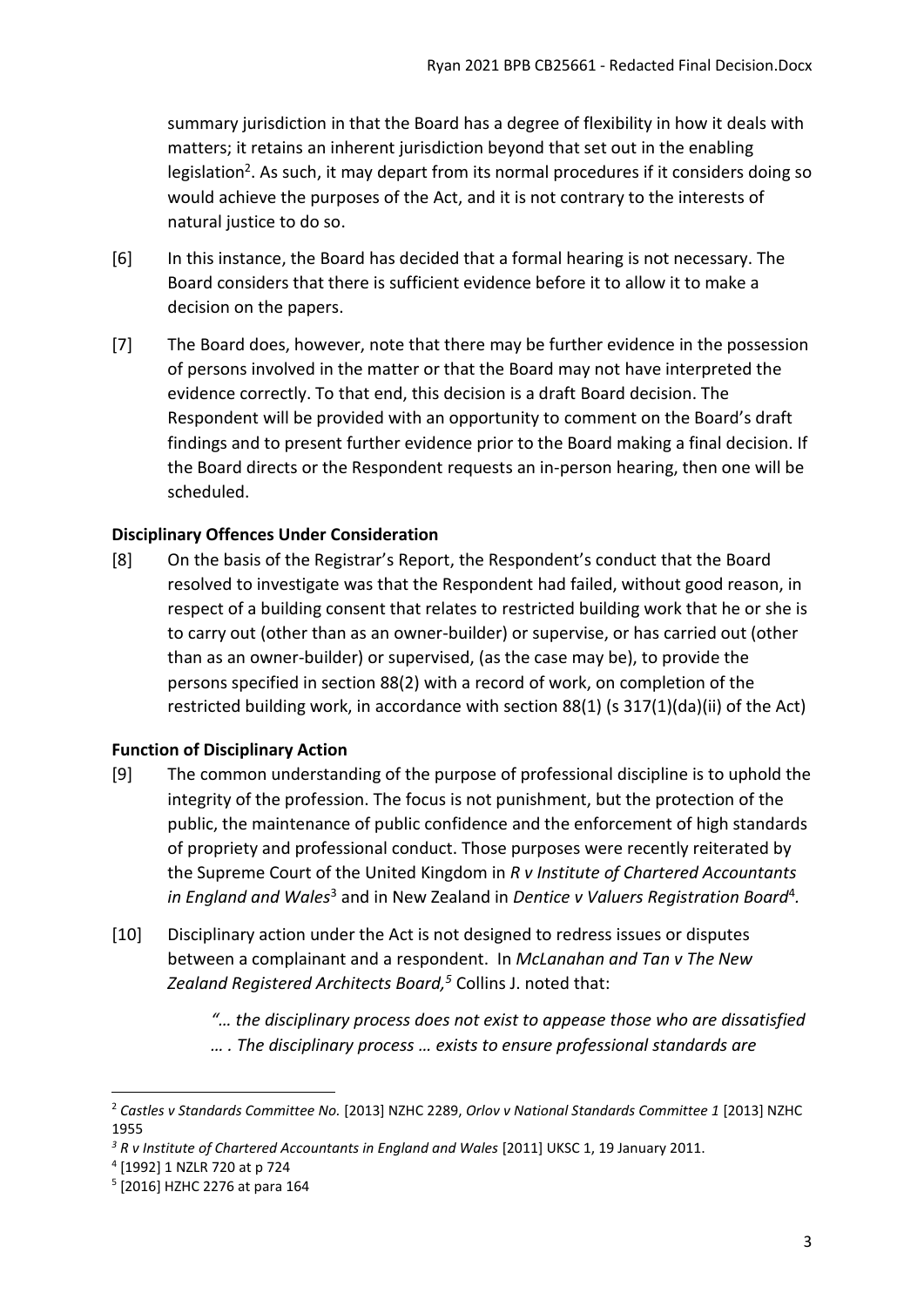*maintained in order to protect clients, the profession and the broader community."*

## <span id="page-3-0"></span>**Evidence**

- [11] The Board must be satisfied on the balance of probabilities that the disciplinary offences alleged have been committed*<sup>6</sup>* . Under section 322 of the Act, the Board has relaxed rules of evidence that allow it to receive evidence that may not be admissible in a court of law.
- [12] The Respondent was engaged to carry out building work on a residential dwelling under a building consent at [Omitted]. The building work included restricted building work for which a record of work must be provided on completion. The Respondent's building work started on or about 28 August 2020 and came to an end on or about 29 October 2020. A record of work has not been provided.
- [13] The restricted building work involved the replacement of a boundary joist and the recladding of a wall. The Complainant stated that following completion, the Respondent had not provided a record of work and that the Respondent could not be contacted. The Complainant was advised by the territorial authority, when seeking a code compliance certificate, to make a complaint.
- [14] The Respondent provided a written response to the complaint. He stated that he was employed by [Omitted] when he carried out the work but that he left his employment prior soon thereafter. The Respondent also noted that he did not carry out or supervise the building work but did check the work after it was completed and did sign a record of work for it. He left the record of work with his employer and advised him on two occasions that it had to be provided to the Council.
- [15] The Respondent acknowledged that, after the complaint had been made, he had been in contact with the Complainant. Following the contact, he did not provide a record of work.
- [16] The Respondent submitted that the Council should have contacted him or others to seek a record of work rather than recommending that a complaint be made.

# <span id="page-3-1"></span>**Draft Conclusion and Reasoning**

**.** 

[17] The Board has decided that the Respondent **has** failed, without good reason, in respect of a building consent that relates to restricted building work that he or she is to carry out (other than as an owner-builder) or supervise, or has carried out (other than as an owner-builder) or supervised, (as the case may be), to provide the persons specified in section 88(2) with a record of work, on completion of the restricted building work, in accordance with section 88(1) (s 317(1)(da)(ii) of the Act) and **should** be disciplined

<sup>6</sup> *Z v Dental Complaints Assessment Committee* [2009] 1 NZLR 1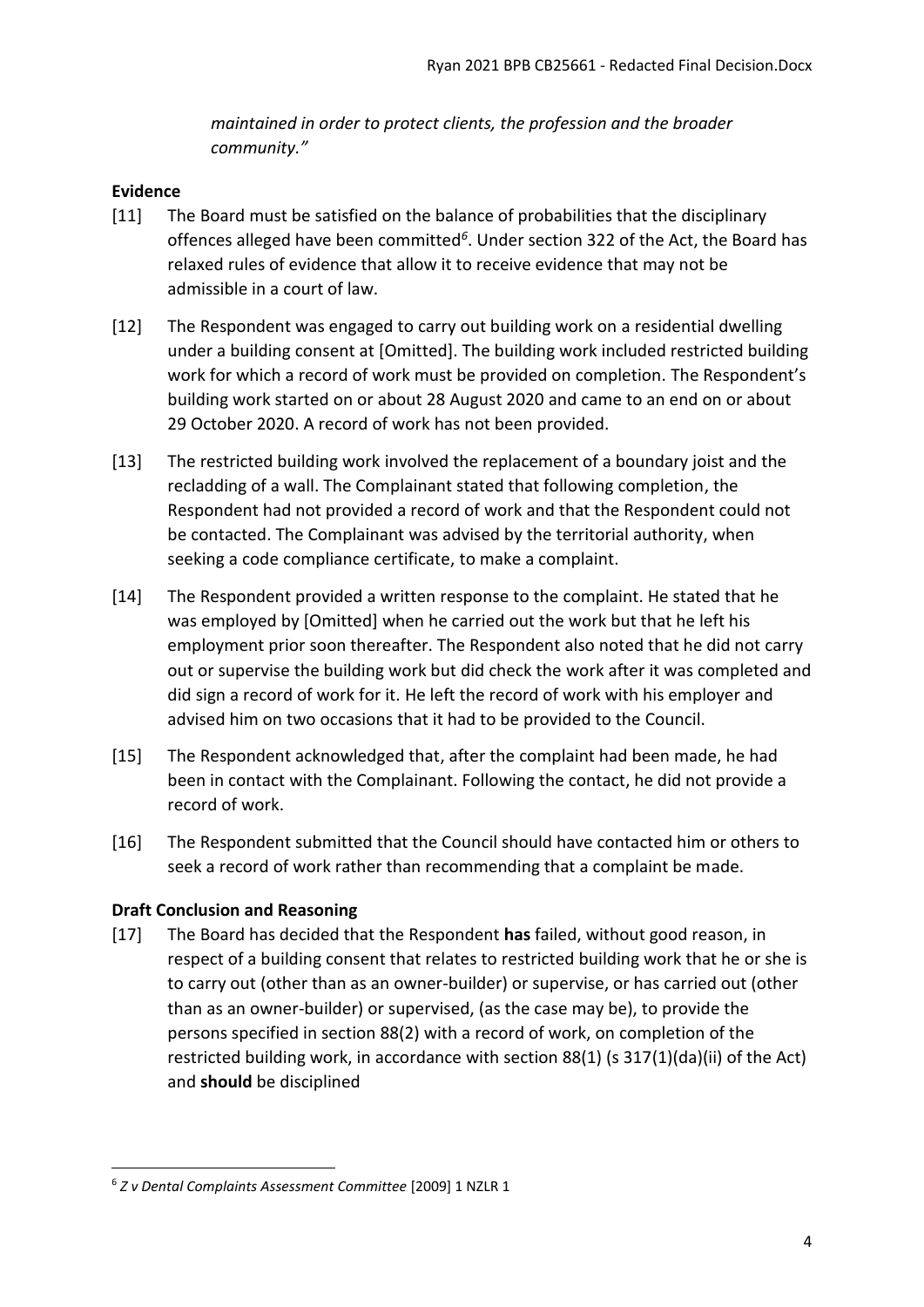- [18] There is a statutory requirement under section 88(1) of the Building Act 2004 for a licensed building practitioner to provide a record of work to the owner and the territorial authority on completion of restricted building work<sup>7</sup>.
- [19] Failing to provide a record of work is a ground for discipline under section 317(1)(da)(ii) of the Act. In order to find that ground for discipline proven, the Board need only consider whether the Respondent had "good reason" for not providing a record of work on "completion" of the restricted building work.
- [20] The Board discussed issues with regard to records of work in its decision C2-01170<sup>8</sup> and gave guidelines to the profession as to who must provide a record of work, what a record of work is for, when it is to be provided, the level of detail that must be provided, who a record of work must be provided to and what might constitute a good reason for not providing a record of work.
- [21] The starting point with a record of work is that it is a mandatory statutory requirement whenever restricted building work under a building consent is carried out or supervised by a licensed building practitioner (other than as an ownerbuilder). Each and every licensed building practitioner who carries out restricted building work must provide a record of work.
- [22] The statutory provisions do not stipulate a timeframe for the licenced person to provide a record of work. The provisions in section 88(1) simply states "on completion of the restricted building work …". As was noted by Justice Muir in Ministry of Business Innovation and Employment v Bell<sup>9</sup> "... the only relevant precondition to the obligations of a licenced building practitioner under s 88 is that he/she has completed their work".
- [23] In most situations' issues with the provision of a record of work do not arise. The work progresses, and records of work are provided in a timely fashion. Completion occurred on or about 29 October 2020. A record of work has not been provided to the owner or to the territorial authority. The Respondent states that he provided it to his employer.
- [24] Whilst it may be common practice in some quarters for a record of work to be given to an employer rather than to the required recipients, it is a practice that carries with it the risk that the record of work will not be passed on to the required recipients, the owner and the territorial authority. This can occur for a variety of reasons, including as a result of a contractual dispute. If an employer does not pass a record of work on to the final recipients, it is the author of the record of work that will be held accountable by the Board, not the person or entity that they entrusted to fulfil their statutory obligation. It is also to be noted whilst, at times, a Respondent may not immediately know who the owner is there are ways and means of

**.** 

<sup>&</sup>lt;sup>7</sup> Restricted Building Work is defined by the Building (Definition of Restricted Building Work) Order 2011

<sup>&</sup>lt;sup>8</sup> Licensed Building Practitioners Board Case Decision C2-01170 15 December 2015

<sup>9</sup> [2018] NZHC 1662 at para 50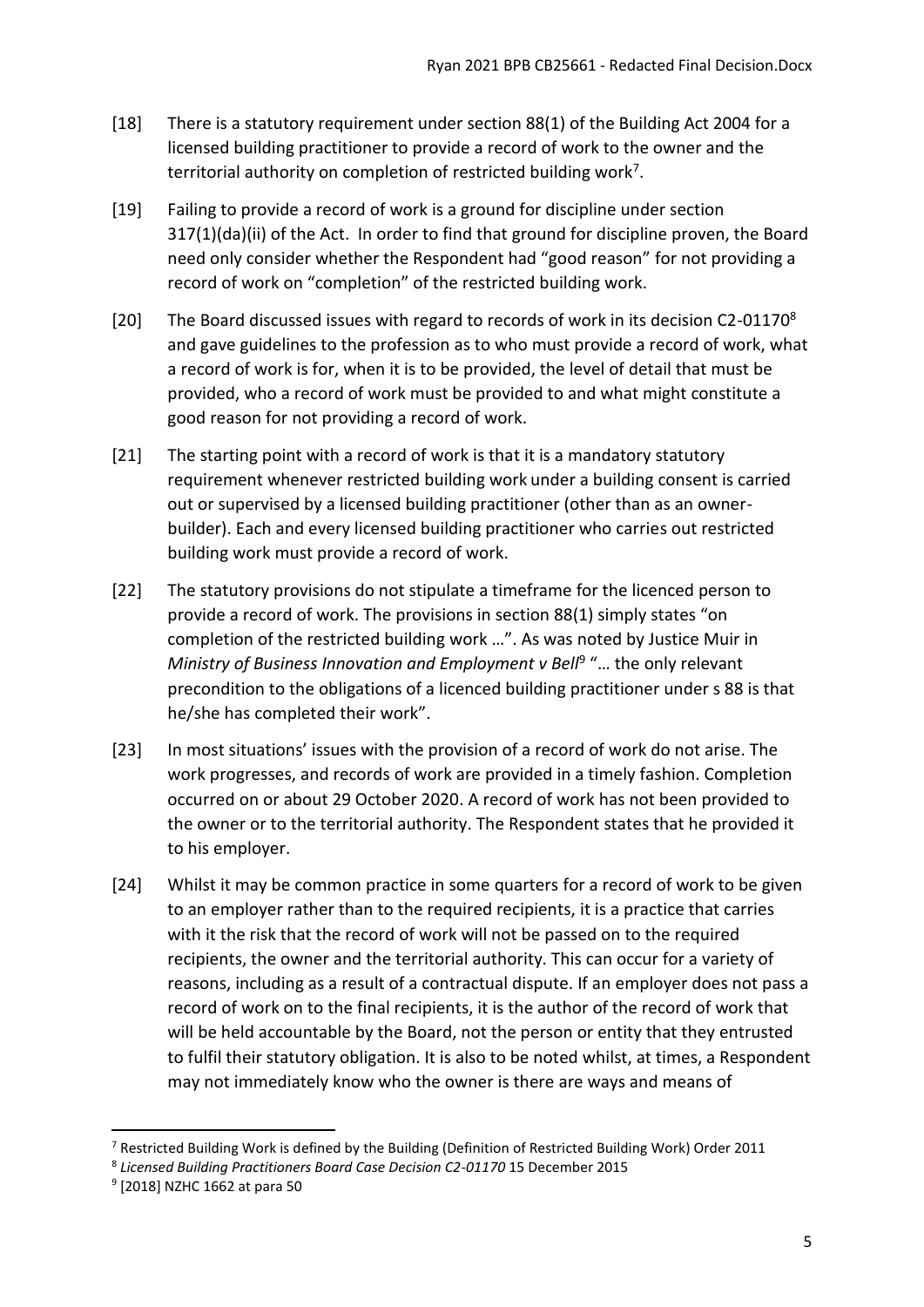ascertaining such details<sup>10</sup> and that there should be no impediments to a record of work being provided to a territorial authority.

- [25] The Respondent should also note that the requirement is on the licensed building practitioner to provide a record of work, not on the owner or territorial authority to demand one. He is required to act of his own accord and not wait for others to remind him of his obligations.
- [26] On the basis of the above, the Board finds that the record of work was not provided on completion as required, and that the disciplinary offence has been committed.
- [27] Section 317(1)(da)(ii) of the Act provides for a defence of the licenced building practitioner having a "good reason" for failing to provide a record of work. If they can, on the balance of probabilities, prove to the Board that one exists, then it is open to the Board to find that a disciplinary offence has not been committed. Each case will be decided by the Board on its own merits, but the threshold for a good reason is high. No good reasons have been advanced.

# <span id="page-5-0"></span>**Draft Decision on Penalty, Costs and Publication**

- [28] Having found that one or more of the grounds in section 317 applies, the Board must, under section 318 of the Act<sup>i</sup>, consider the appropriate disciplinary penalty, whether the Respondent should be ordered to pay any costs and whether the decision should be published.
- [29] The matter was dealt with on the papers. Included was information relevant to penalty, costs and publication, and the Board has decided to make indicative orders and give the Respondent an opportunity to provide further evidence or submissions relevant to the indicative orders.

# <span id="page-5-1"></span>**Penalty**

1

[30] The purpose of professional discipline is to uphold the integrity of the profession; the focus is not punishment, but the enforcement of a high standard of propriety and professional conduct. The Board does note, however, that the High Court in Patel v Complaints Assessment Committee<sup>11</sup> commented on the role of "punishment" in giving penalty orders stating that punitive orders are, at times, necessary to provide a deterrent and to uphold professional standards. The Court noted:

> *[28] I therefore propose to proceed on the basis that, although the protection of the public is a very important consideration, nevertheless the issues of punishment and deterrence must also be taken into account in selecting the appropriate penalty to be imposed.*

<sup>&</sup>lt;sup>10</sup> Ownership details of land are available on public registers.

<sup>11</sup> HC Auckland CIV-2007-404-1818, 13 August 2007 at p 27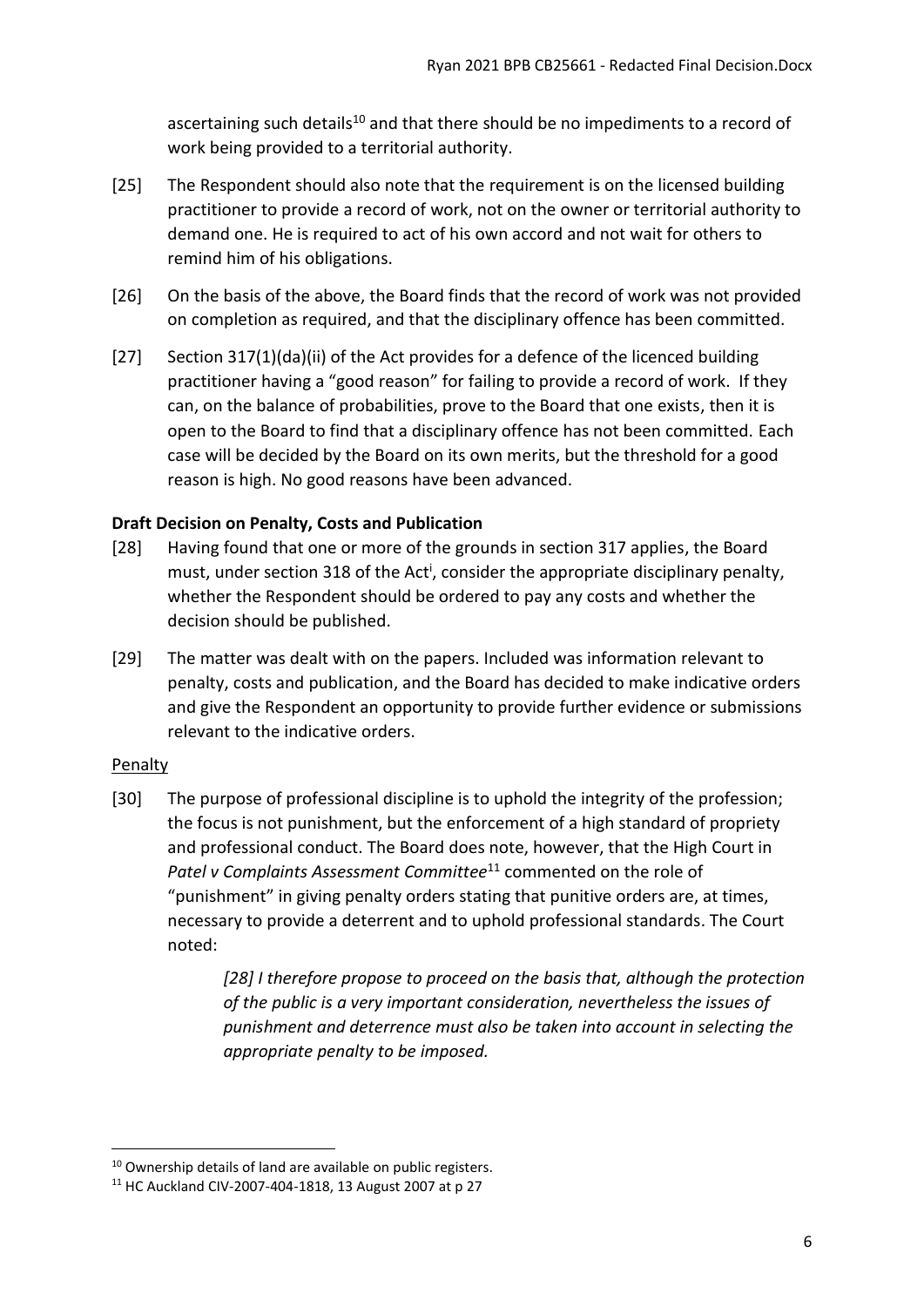- [31] The Board also notes that in *Lochhead v Ministry of Business Innovation and Employment,* <sup>12</sup> the Court noted that whilst the statutory principles of sentencing set out in the Sentencing Act 2002 do not apply to the Building Act, they have the advantage of simplicity and transparency. The Court recommended adopting a starting point for a penalty based on the seriousness of the disciplinary offending prior to considering any aggravating and/or mitigating factors.
- [32] Record of work matters are at the lower end of the disciplinary scale. The Board's normal starting point for a failure to provide a record of work is a fine of \$1,500, an amount which it considers will deter others from such behaviour. The provision to the employer is a mitigating factor. As such, the Board will reduce the fine to \$1,000.

# <span id="page-6-0"></span>**Costs**

- [33] Under section 318(4) the Board may require the Respondent "to pay the costs and expenses of, and incidental to, the inquiry by the Board."
- [34] The Respondent should note that the High Court has held that 50% of total reasonable costs should be taken as a starting point in disciplinary proceedings and that the percentage can then be adjusted up or down having regard to the particular circumstances of each case<sup>13</sup>.
- [35] In *Collie v Nursing Council of New Zealand*,<sup>14</sup> where the order for costs in the tribunal was 50% of actual costs and expenses, the High Court noted that:

*But for an order for costs made against a practitioner, the profession is left to carry the financial burden of the disciplinary proceedings, and as a matter of policy that is not appropriate.*

[36] The Board notes the matter was dealt with on the papers. There has, however, been costs incurred investigating the matter, producing the Registrar's Report and in the Board making its decision. The costs have been less than those that would have been incurred had a full hearing been held. As such the Board will order that costs of \$500 be paid by the Respondent. The Board considers that this is a reasonable sum for the Respondent to pay toward the costs and expenses of, and incidental to, the inquiry by the Board.

# <span id="page-6-1"></span>Publication

[37] As a consequence of its decision, the Respondent's name and the disciplinary outcomes will be recorded in the public register maintained as part of the Licensed Building Practitioners' scheme as is required by the Act<sup>15</sup>. The Board is also able,

**<sup>.</sup>** <sup>12</sup> 3 November 2016, CIV-2016-070-000492, [2016] NZDC 21288

<sup>13</sup> *Cooray v The Preliminary Proceedings Committee* HC, Wellington, AP23/94, 14 September 1995, *Macdonald v Professional Conduct Committee,* HC, Auckland, CIV 2009-404-1516, 10 July 2009, *Owen v Wynyard* HC, Auckland, CIV-2009-404-005245, 25 February 2010.

<sup>14</sup> [2001] NZAR 74

<sup>&</sup>lt;sup>15</sup> Refer sections 298, 299 and 301 of the Act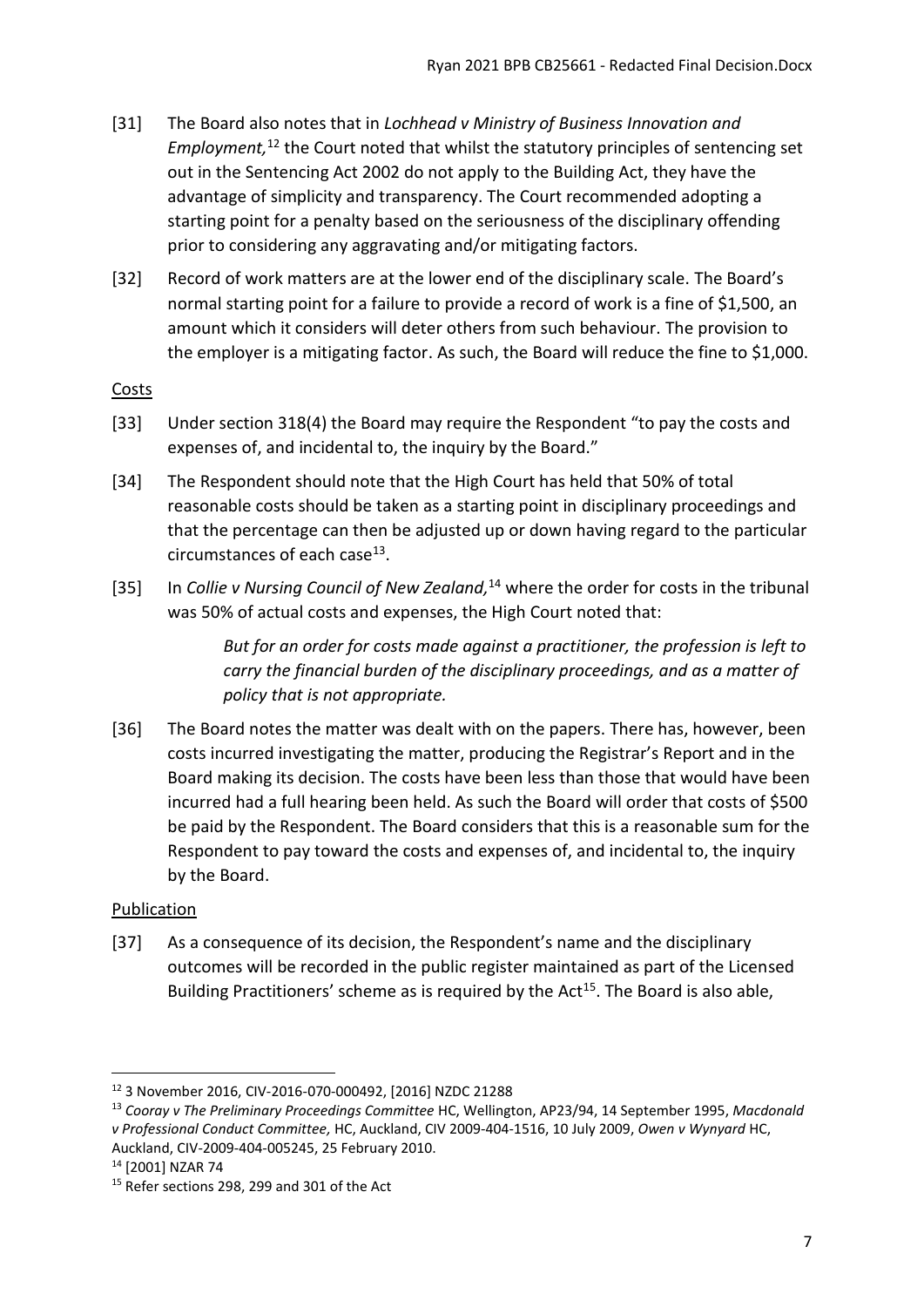under section 318(5) of the Act, to order publication over and above the public register:

*In addition to requiring the Registrar to notify in the register an action taken by the Board under this section, the Board may publicly notify the action in any other way it thinks fit.*

- [38] As a general principle, such further public notification may be required where the Board perceives a need for the public and/or the profession to know of the findings of a disciplinary hearing. This is in addition to the Respondent being named in this decision.
- [39] Within New Zealand, there is a principle of open justice and open reporting which is enshrined in the Bill of Rights Act 1990<sup>16</sup>. The Criminal Procedure Act 2011 sets out grounds for suppression within the criminal jurisdiction<sup>17</sup>. Within the disciplinary hearing jurisdiction, the courts have stated that the provisions in the Criminal Procedure Act do not apply but can be instructive<sup>18</sup>. The High Court provided guidance as to the types of factors to be taken into consideration in *N v Professional Conduct Committee of Medical Council<sup>19</sup> .*
- [40] The courts have also stated that an adverse finding in a disciplinary case usually requires that the name of the practitioner be published in the public interest<sup>20</sup>. It is, however, common practice in disciplinary proceedings to protect the names of other persons involved as naming them does not assist the public interest.
- [41] Based on the above, the Board will not order further publication.

# <span id="page-7-0"></span>**Draft Section 318 Order**

- [42] For the reasons set out above, the Board directs that:
	- **Penalty: Pursuant to section 318(1)(f) of the Building Act 2004, the Respondent is ordered to pay a fine of \$1,000.**
	- **Costs: Pursuant to section 318(4) of the Act, the Respondent is ordered to pay costs of \$500 (GST included) towards the costs of, and incidental to, the inquiry of the Board.**
	- **Publication: The Registrar shall record the Board's action in the Register of Licensed Building Practitioners in accordance with section 301(l)(iii) of the Act.**

**In terms of section 318(5) of the Act, there will not be action taken to publicly notify the Board's action, except for the note in the Register and the Respondent being named in this decision.**

 $19$  ibid

 $\overline{\phantom{a}}$ 

<sup>&</sup>lt;sup>16</sup> Section 14 of the Act

<sup>&</sup>lt;sup>17</sup> Refer sections 200 and 202 of the Criminal Procedure Act

<sup>18</sup> *N v Professional Conduct Committee of Medical Council* [2014] NZAR 350

<sup>&</sup>lt;sup>20</sup> Kewene v Professional Conduct Committee of the Dental Council [2013] NZAR 1055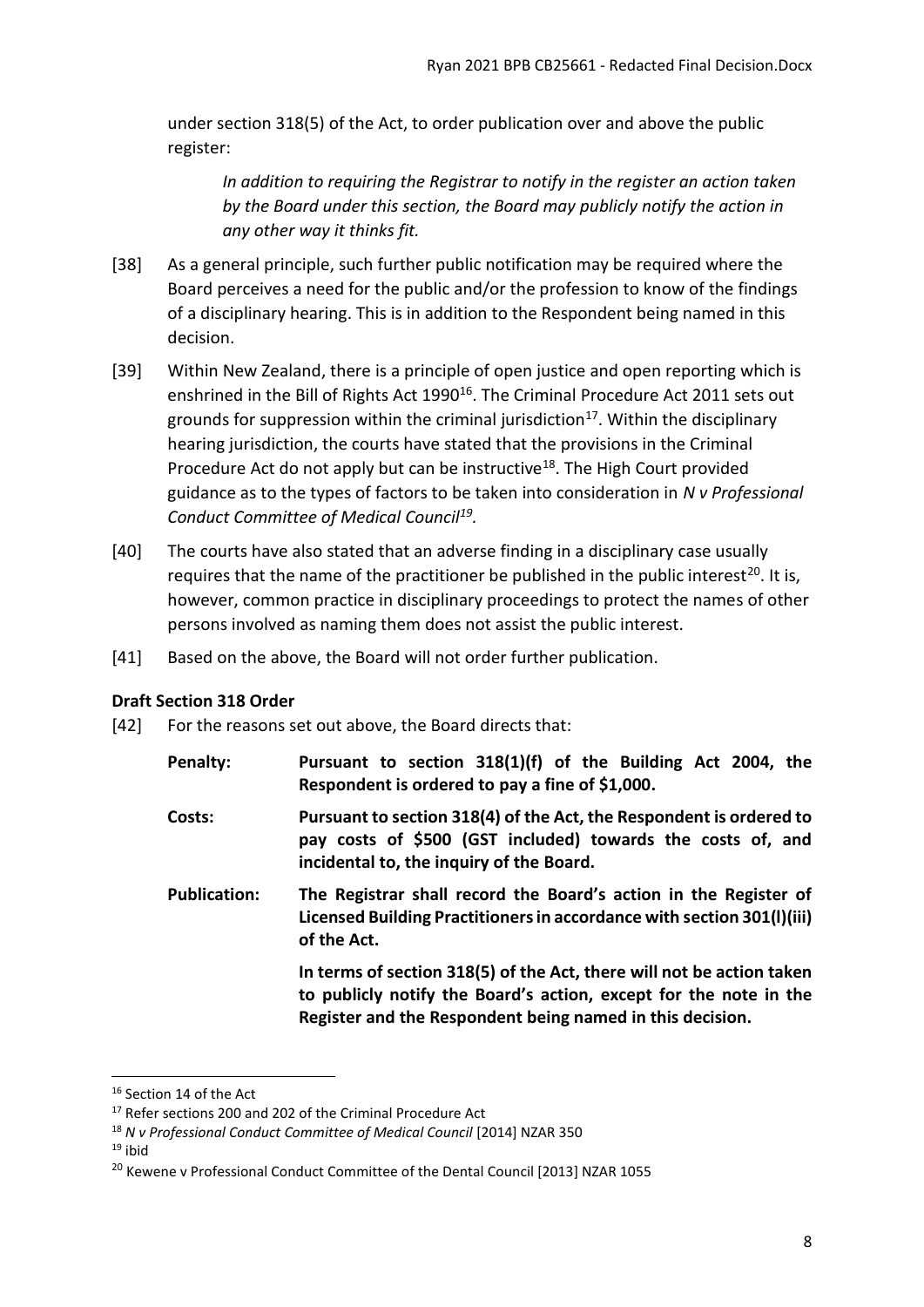[43] The Respondent should note that the Board may, under section 319 of the Act, suspend or cancel a licensed building practitioner's licence if fines or costs imposed as a result of disciplinary action are not paid.

## <span id="page-8-0"></span>**Submissions on Draft Decision**

- [44] The Board invites the Respondent to:
	- (a) provide further evidence for the Board to consider; and/or
	- (b) make written submissions on the Board's findings. Submissions may be on the substantive findings and/or on the findings on penalty, costs and publication.
- [45] Submissions and/or further evidence must be filed with the Board by no later than the close of business on 29 June 2021.
- [46] If submissions are received, then the Board will meet and consider those submissions.
- [47] The Board may, on receipt of any of the material received, give notice that an inperson hearing is required prior to it making a final decision. Alternatively, the Board may proceed to make a final decision which will be issued in writing.
- [48] If no submissions or further evidence is received within the time frame specified, then this decision will become final.

## <span id="page-8-1"></span>**Request for In-Person Hearing**

- [49] If the Respondent, having received and considered the Board's Draft Decision, considers that an in-person hearing is required then one will be scheduled, and a notice of hearing will be issued.
- [50] A request for an in-person hearing must be made in writing to the Board Officer no later than the close of business on 29 June 2021.
- [51] If a hearing is requested this Draft Decision, including the Board's indicative position on penalty, costs and publication, will be set aside.

### <span id="page-8-2"></span>**Submissions Made**

- [52] The Board received a submission from the Respondent on 25 June 2021.
- [53] The Respondent outlined the reasons why he thought a complaint had been made and the difficulties and interactions he has had with the main contractor, and the effects of those interactions on him. He also expressed his opinion as to why he thought the main contractor had not passed on a record of work that he gave the main contractor.
- [54] The Board, in reviewing the Respondent's submissions, noted that he does not appear to have comprehended that, as a Licensed Building Practitioner, it is his responsibility to provide the record of work to the owner and the territorial authority. Providing it to the main contractor does not satisfy this requirement. The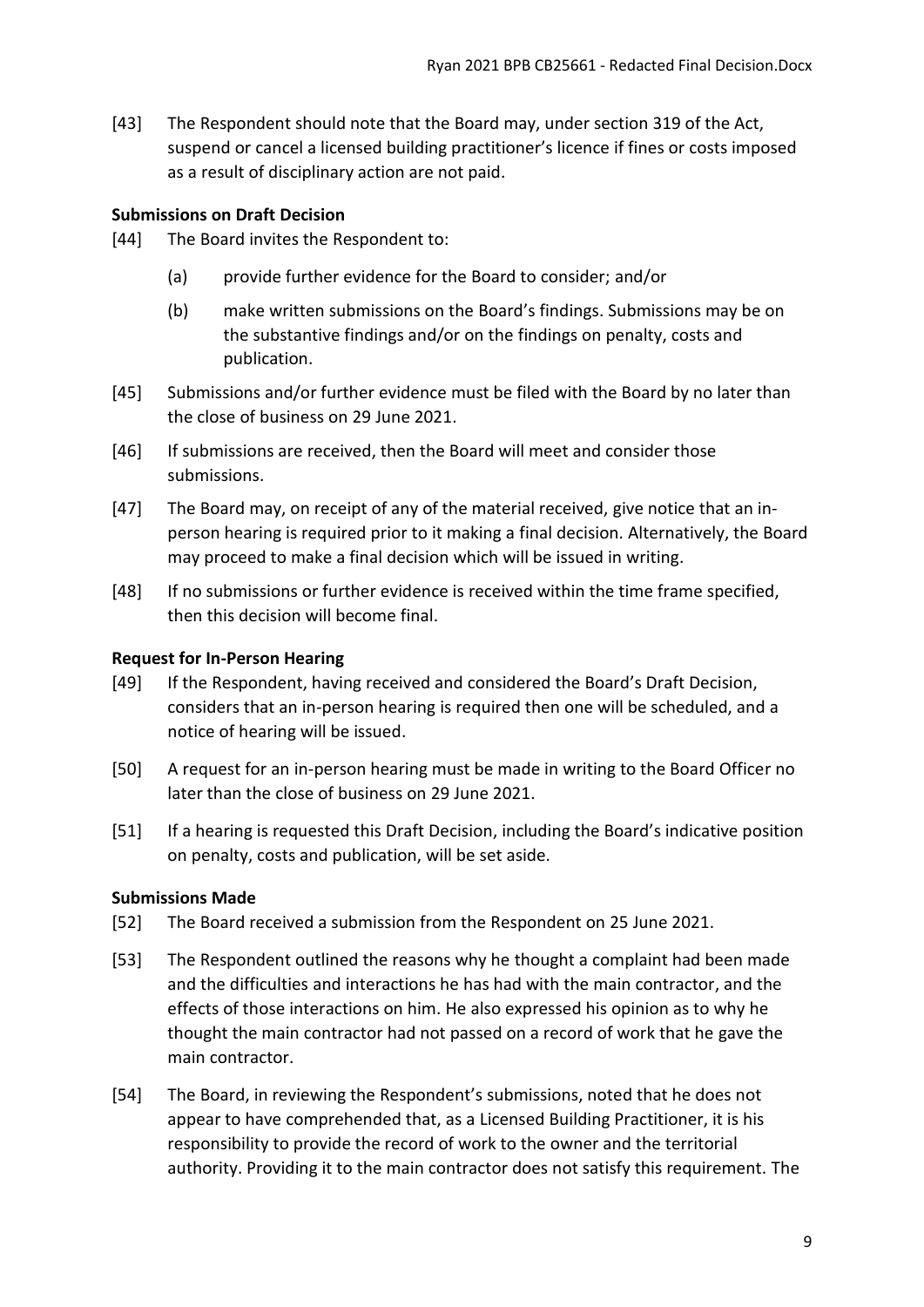very issues that have arisen in this case show the reasons why. The main contractor may not pass it on (as has happened). If it is not passed on, then the purposes of the legislation are defeated.

- [55] The Board did, in its Draft Decision, reduce the fine from a starting point of \$1,500 to \$1,000 on the basis that a record of work was given to the main contractor. This recognised that something was done, albeit the wrong thing.
- [56] No new or further mitigation has been provided. The Respondent's submissions as regards why a complaint was made are not relevant. A complaint was made and it was a valid complaint. The Respondent should also note that if he had done what he was required to do in the first place (provided a record of work on completion to the owner and the territorial authority) then the complaint would not have arisen.
- [57] No submissions were made as regards costs or publication.

#### <span id="page-9-0"></span>**Final Decision**

[58] Given the above, the Board affirms its draft decision and penalty.

#### <span id="page-9-1"></span>**Final Section 318 Order**

- [59] For the reasons set out above, the Board directs that:
	- **Penalty: Pursuant to section 318(1)(f) of the Building Act 2004, the Respondent is ordered to pay a fine of \$1,000.**
	- **Costs: Pursuant to section 318(4) of the Act, the Respondent is ordered to pay costs of \$500 (GST included) towards the costs of, and incidental to, the inquiry of the Board.**
	- **Publication: The Registrar shall record the Board's action in the Register of Licensed Building Practitioners in accordance with section 301(l)(iii) of the Act.**

**In terms of section 318(5) of the Act, there will not be action taken to publicly notify the Board's action, except for the note in the Register and the Respondent being named in this decision.**

### <span id="page-9-2"></span>**Right of Appeal**

[60] The right to appeal Board decisions is provided for in section 330(2) of the Act<sup>ii</sup>.

Signed and dated this 30<sup>th</sup> day of July 2021

Presta

**Mr C Preston** Presiding Member